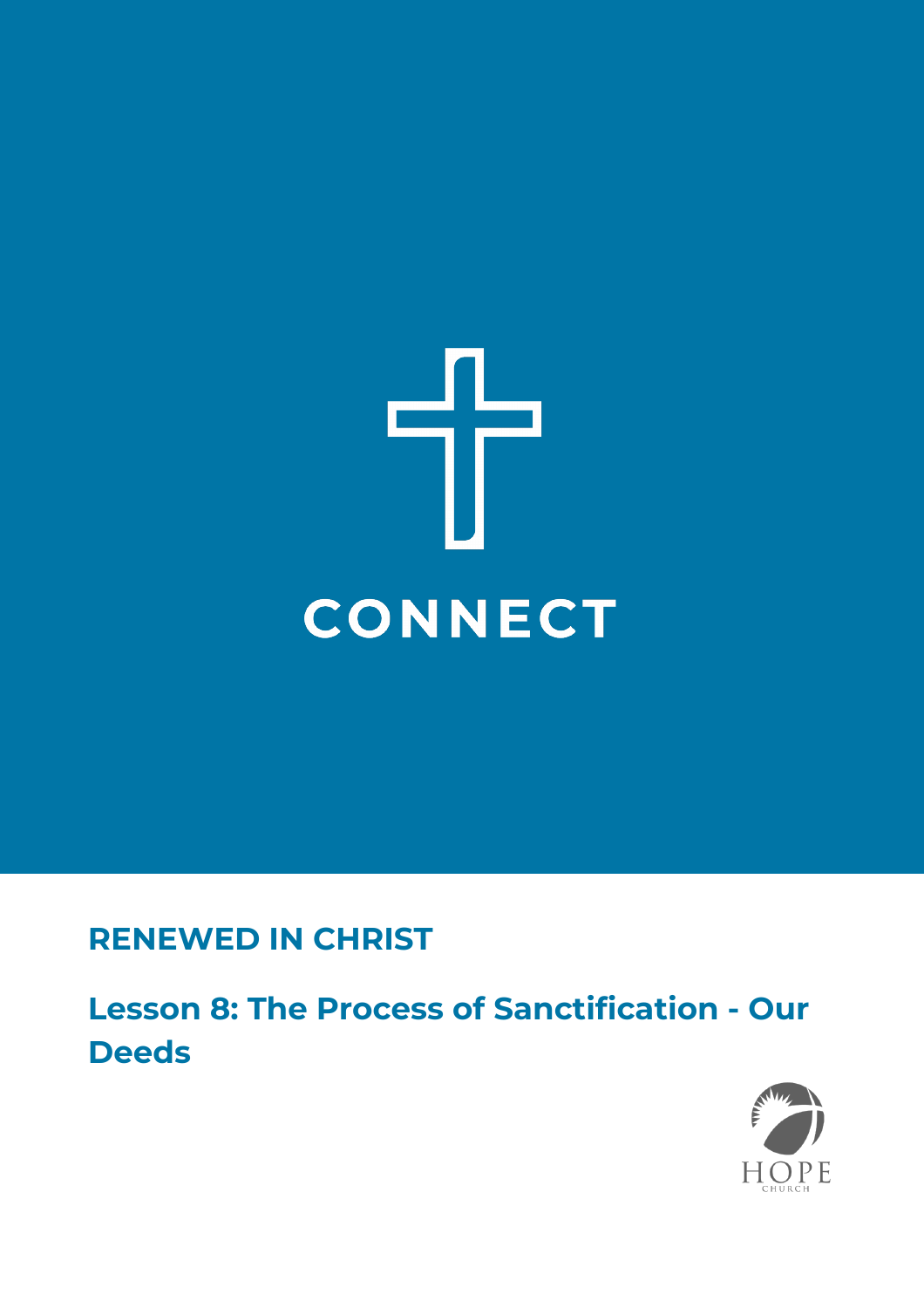# **Objectives**

• To help members understand more about the process of sanctification and our deeds.

# **Guidelines to Use This Lesson**

- Read through the whole lesson to gain a better understanding of the main points that could be drawn out and linked with the introduction.
- Read through bible verses within the lesson prior to teaching so as to be able to effectively teach your mentee.
- Share relevant testimonies.
- Consider illustrations that you could include in your sharing to help facilitate greater comprehension.
- Ask questions at different points of the lesson.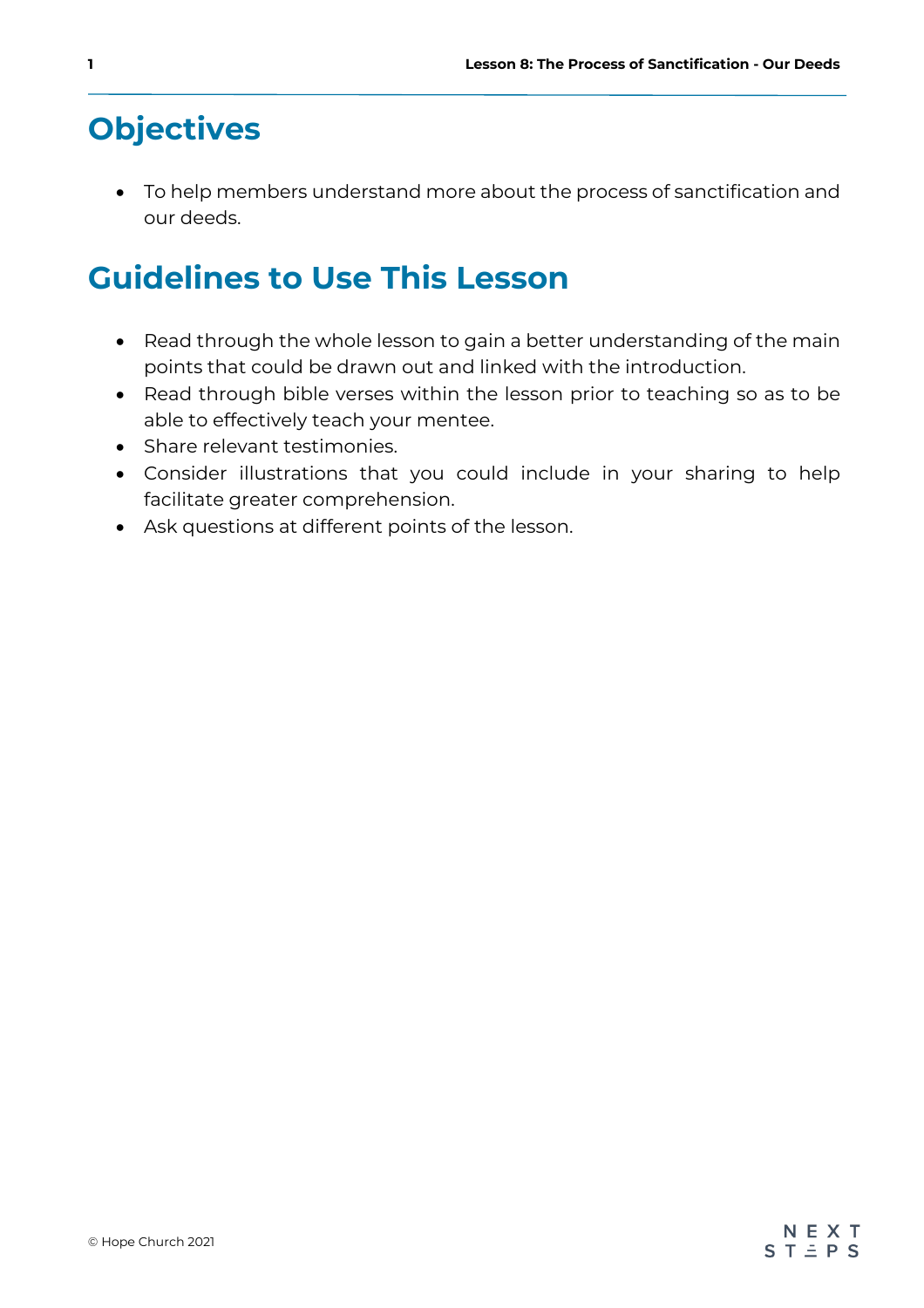The work of sanctification in our lives affects every part of our being. Not only does is transform our heart and mind, but it also changes the way we act. In this, the things we do also affect the outworking of sanctification in our lives. But what are these actions that help us to grow more to be like Jesus? Let us look at some of the deeds that assist us in walking out sanctification in our lives.

# **What We Should Do to See the Outworking of Sanctification in Our Lives**

### **1. Faith in Christ**

As Christians, faith is such a key word! If we were to be without it in Christ, our lifestyle would essentially be the same as those in the world around us. As such, it is literally impossible to become like Christ unless we have it. Without faith we cannot grow into the image of God.

*He did not discriminate between us and them, for he purified their hearts by faith. Acts 15:9*

*I have been crucified with Christ and I no longer live, but Christ lives in me. The life I now live in the body, I live by faith in the Son of God, who loved me and gave himself for me.*

#### *Galatians 2:20*

*So that Christ may dwell in your hearts through faith. And I pray that you, being rooted and established in love.*

#### *Ephesians 3:17*

Faith is a progressive walk. Much like a muscle, faith is something grows more the more we exercise it. It is not doing foolish things such as jumping down from a cliff and expecting God to catch us before we hit the ground. Rather, it is trust and dependence on God. It is us taking that simple step to believe that God is who He says He is and that He has and will do everything He says He has and will do. In life, we can do a lot of things, but if we never take the step to have faith, to trust in God, then it will be hard to walk with Him and become like Him as we will find ourselves stuck. Stuck in a position of relying on self, making it hard for Jesus to come in and transform us into His image. Without a growing faith, we will never progress further in our likeness of Christ.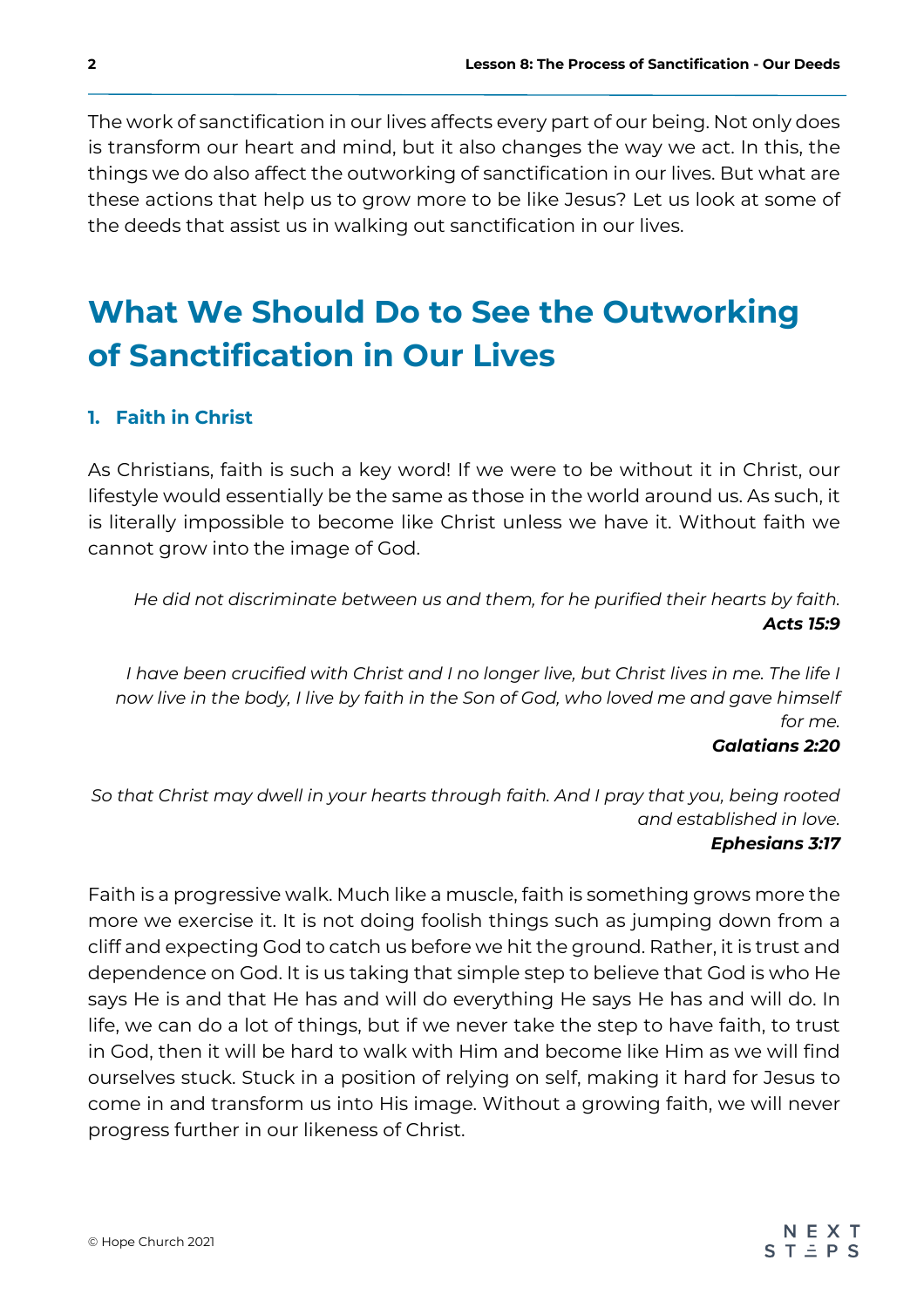#### **2. Abide in Christ**

In order to become like Christ, to see fruit in our lives, we need to take that step to actively abide in Him. But, what does this actually look like lived out?

#### **A close relationship with Christ**

How can we become like someone unless we have a close relationship with them? As Christians, if we are to be transformed into the image of Christ, then we need to be ones who are spending time with Him; who are developing a close relationship with Jesus.

*"I am the vine; you are the branches. If you remain in me and I in you, you will bear much fruit; apart from me you can do nothing. John 15:5*

*For if we have been united with him in a death like his, we will certainly also be united with him in a resurrection like his. Romans 6:5*

It is through intentionally taking steps to know Jesus more that we are able to be ones who abide in Him; out of which will come a fruitfulness and maturity in our character. As we continue to walk close with Him, we will find that we will no longer desire to live our lives by the world's standards, but, rather, we will develop a heart to want to do things God's way.

#### **Participate in communion**

The Lord's supper, communion, is one of two sacraments that Jesus commands us to keep. It is a reminder of the work of the cross, the victory that we, as Christians, now share in and of what awaits us because of what Jesus has done. It is a reminder of the New Covenant that we now walk in. But how does this relate to abiding in Christ? Well, when we partake in communion is it not just a symbolic act; drink some grape juice and eat a wafer and it is done. Rather, it is something that engages our heart and mind as well. When we approach communion with the right heart attitude, it is a time where we have communion with God! We encounter Him and remember all that He has done, all that is to come, and all that we share in now. We identify ourselves with Christ and all that He has done and made a way for. When we approach communion and partake in it with this realisation, the Lord's supper becomes something that assists us in abiding in Him and out of such is something that creates space for God to move in our lives; to be transformed more and more into His likeness.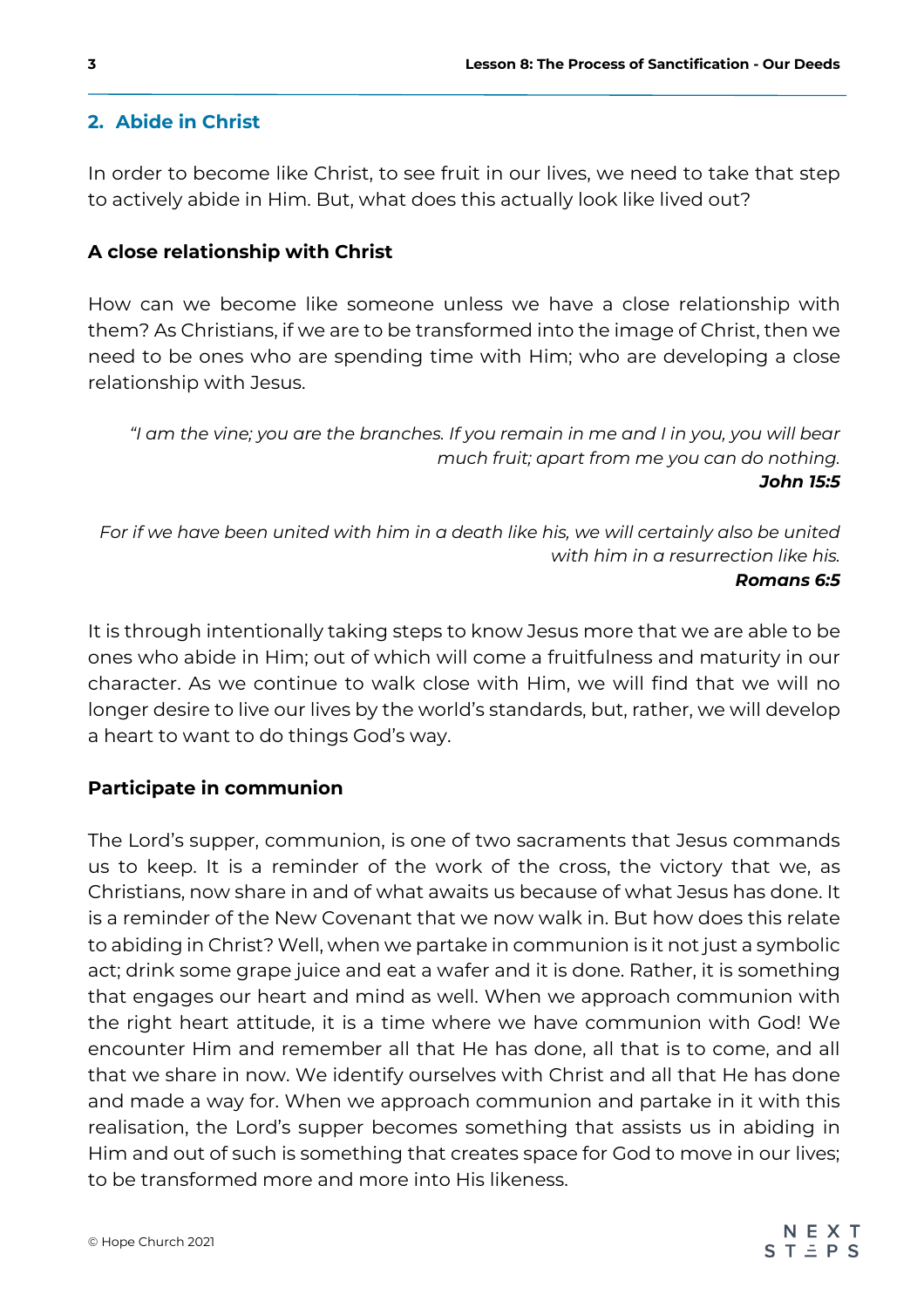*And when he had given thanks, he broke it and said, "This is my body, which is for you; do this in remembrance of me." In the same way, after supper he took the cup, saying, "This cup is the new covenant in my blood; do this, whenever you drink it, in remembrance of me." For whenever you eat this bread and drink this cup, you proclaim the Lord's death until he comes.*

#### *1 Corinthians 11:24-26*

### **Walk in obedience to Christ**

As Christians, we have a call to walk in line with the Word of God, to walk in obedience. Obedience, though, is often easier said than done. We do not always understand God's ways or why He calls us to live out our lives in a certain manner. We can often find ourselves holding onto the world's way of judging how things should be done, thinking we know best. But if we are to abide in Christ, obedience is key. After all, how can we say that we abide in something, that we live, continue or remain in something, if we do not walk in line with it?

*Do not merely listen to the word, and so deceive yourselves. Do what it says. Anyone who listens to the word but does not do what it says is like someone who looks at his*  face in a mirror and, after looking at himself, goes away and immediately forgets what *he looks like. But whoever looks intently into the perfect law that gives freedom, and continues in it—not forgetting what they have heard, but doing it—they will be blessed in what they do.*

#### *James 1:22-25*

When we act like someone who is a mere listener of the Word, when we do not have a heart to fully obey, our lives start to crumble as we are no longer in a place of actively abiding fully in Him. Instead, we are to take those steps to abide in Christ by living out an obedience-orientated life. In doing so we will see a work of alignment take place. In humility, as we lay down our reliance on human reasoning and take a hold of the Word of God, in its entirety; we will see fruit spring up in our lives. We will be transformed more and more into His image. Rather than holding onto our own ways or picking and choosing what we like from the Word, we are to be ones who lay down our preferences and to choose to actively abide in Him.

### **3. Follow Christ's Example**

Each and every one of us are on a journey of becoming more like Christ, so it is only natural that we, as His followers, follow in His footsteps. As Jesus walked the earth doing the will of the Father, Jesus demonstrated to us exactly what it looked like to live a holy and blameless life. He demonstrated to us exactly what it looked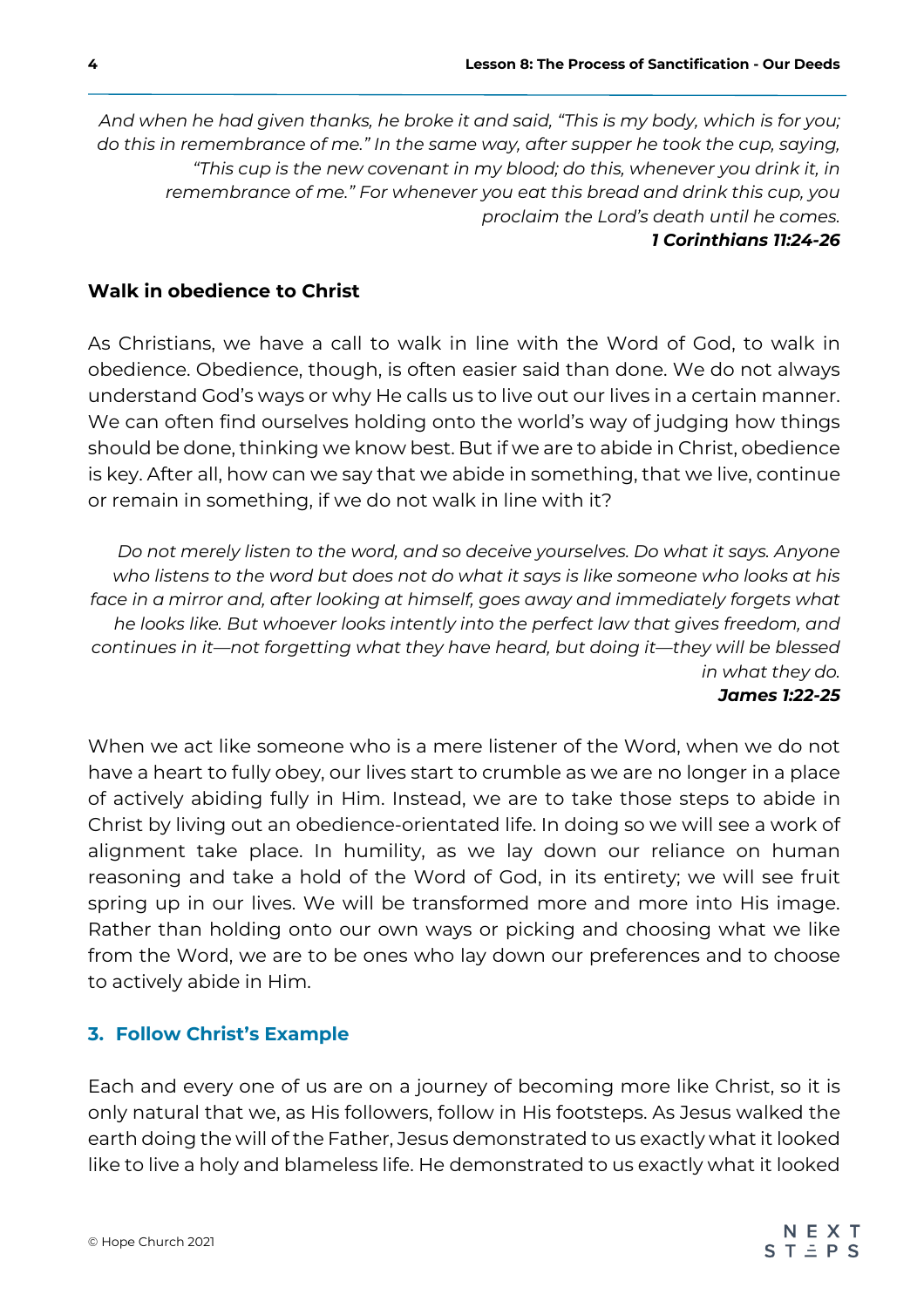like to live in a righteous manner. This example, though, is not just for the people of that time, it is an example to all believers throughout all ages! We are called to follow in His steps!

> *Follow God's example, therefore, as dearly loved children. Ephesians 5:1*

*To this you were called, because Christ suffered for you, leaving you an example, that you should follow in his steps. 1 Peter 2:21*

WWJD - What would Jesus do? This was once a very popular saying amongst certain Christian circles and it is something that we can hold onto too! As we continue to live out our walk with God, let us be ones who frequently pause and ask ourselves, "What would Jesus do?". When we are determining how to respond to someone; what would Jesus do? When we are at a crossroads with a decision where our actions will affect others; what would Jesus do? Whatever the situation is that we find ourselves in, we need to be ones who take those steps to lay down self and put on the character of Jesus, allowing Him to transform us into His image.

## **4. Obey the Word of God**

As the children of God, we are called to obedience! How, though, are we to obey if we do not know what steps to take?

When it comes to abiding in Christ and being transformed into His image, the Word is very key! The Bible is our standard; the map which gives us the overall direction for our lives. As such, if we are not diving deep into the Word, it will be extremely difficult to ever be transformed into the resemblance of God and to live out a life that is pleasing to Him. It is by being ones who both read the Word and live it out by the grace of God that we are transformed to be like Him. In this it is not by memorising facts, but rather by allowing the God, through His Word, to shape and mould us.

*Do not merely listen to the word, and so deceive yourselves. Do what it says. Anyone who listens to the word but does not do what it says is like someone who looks at his*  face in a mirror and, after looking at himself, goes away and immediately forgets what *he looks like. But whoever looks intently into the perfect law that gives freedom, and continues in it—not forgetting what they have heard, but doing it—they will be blessed in what they do.*

*James 1:22-25*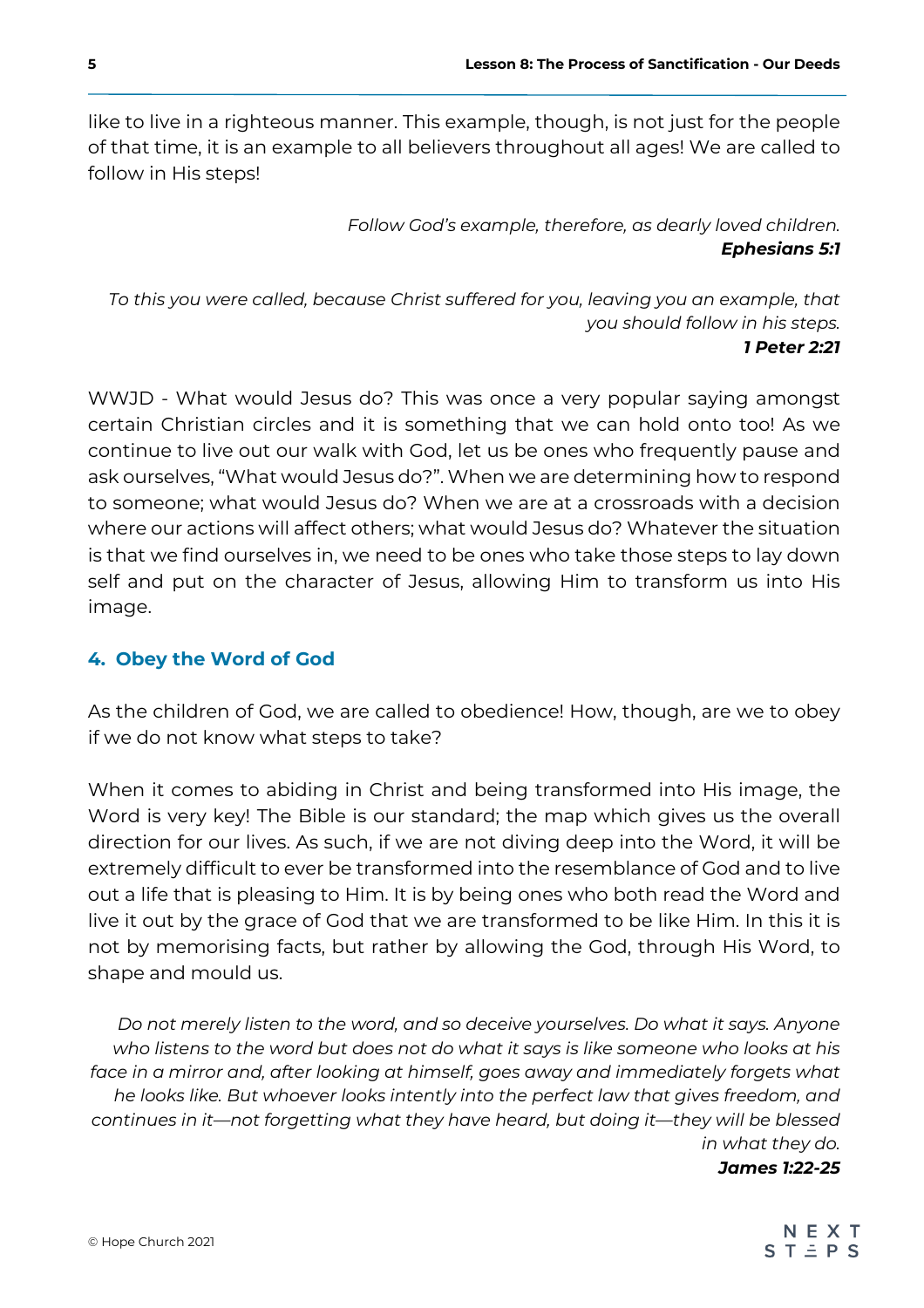*You are already clean because of the word I have spoken to you. John 15:3*

*If you remain in me and my words remain in you, ask whatever you wish, and it will be done for you.*

#### *John 15:7*

*Sanctify them by the truth; your word is truth. John 17:17*

*"Now I commit you to God and to the word of his grace, which can build you up and give you an inheritance among all those who are sanctified. Acts 20:32*

*To make her holy, cleansing her by the washing with water through the word, and to present her to himself as a radiant church, without stain or wrinkle or any other blemish, but holy and blameless. Ephesians 5:26-27*

See also *Psalm 119:9-11, 45, 105; Luke 11:28; Ephesians 6:17; Colossians 3:16; 2 Timothy 3:16; Hebrews 4:12; James 1:21, 23-25; 1 Peter 1:22; 2 Peter 1:19; 1 John 2:5-6, 14; 2 John 1:9.*

### **5. Live by the Holy Spirit**

As Christians, we are called to be ones who live by the Holy Spirit. Practically speaking, this means that we take that step to actively partner with the Holy Spirit, allowing Him to lead and guide us in every aspect of our life. We allow Him to change and transform us more and more into the likeness of God. As the children of God, we are called to be ones who are Spirit-filled. God's heart is never for us to have to walk alone, by our own strength, rather He wants to be with us every step of the way, empowering us and growing us to be more like Him.

*For what the law was powerless to do because it was weakened by the flesh, God did by sending his own Son in the likeness of sinful flesh to be a sin offering. And so he condemned sin in the flesh, in order that the righteous requirement of the law might be fully met in us, who do not live according to the flesh but according to the Spirit...For if you live according to the flesh, you will die; but if by the Spirit you put to death the misdeeds of the body, you will live.*

*Romans 8:3-4, 13*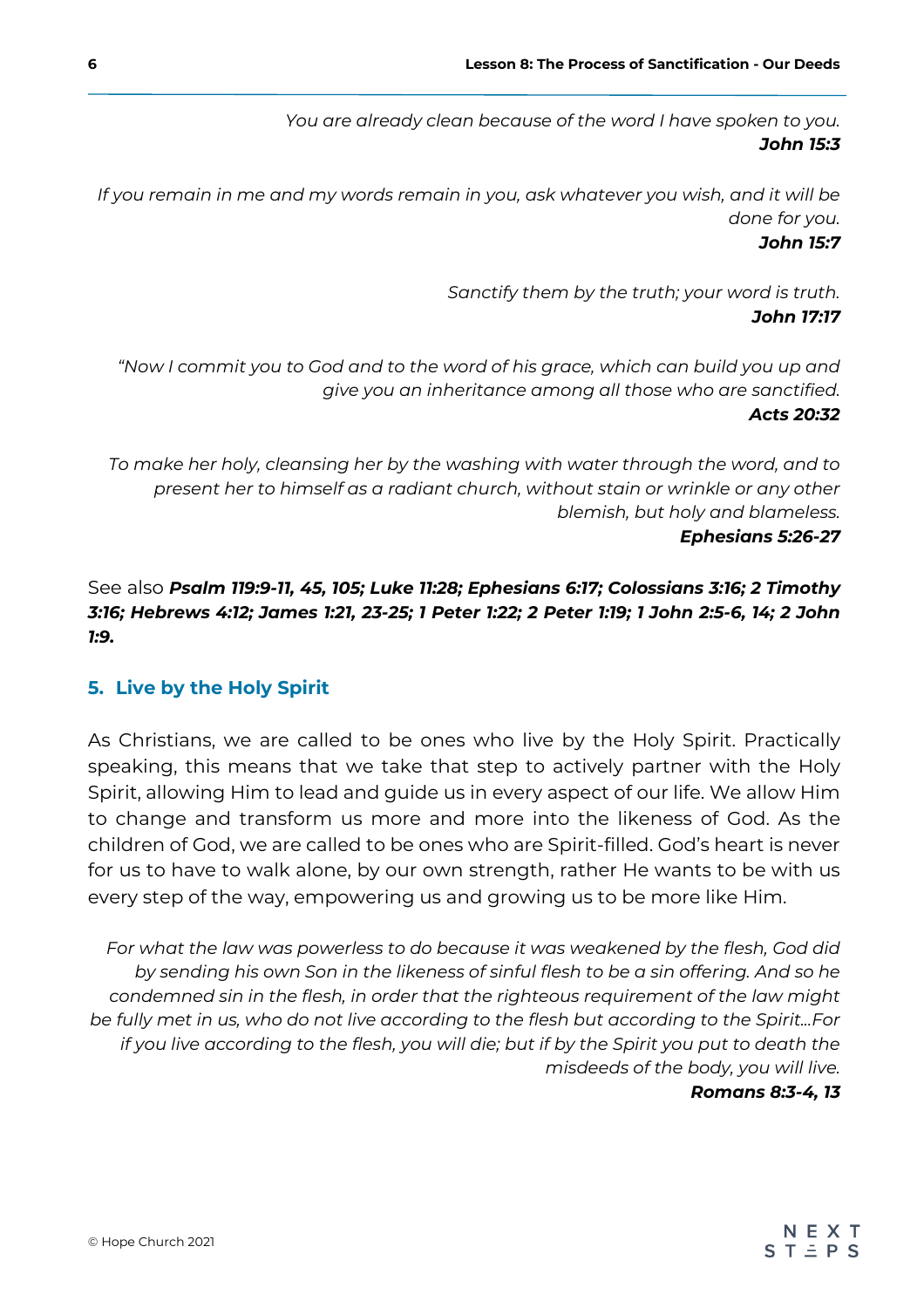*So I say, walk by the Spirit, and you will not gratify the desires of the flesh...But the fruit of the Spirit is love, joy, peace, forbearance, kindness, goodness, faithfulness, gentleness and self-control. Against such things there is no law. Galatians 5:16, 22-23*

*For if you live according to the flesh, you will die; but if by the Spirit you put to death the misdeeds of the body, you will live.*

#### *Romans 8:13*

*You show that you are a letter from Christ, the result of our ministry, written not with ink but with the Spirit of the living God, not on tablets of stone but on tablets of human hearts.*

### *2 Corinthians 3:3*

## **6. Fellowship with Others**

If we are to truly mature, as a believer it is important that we commit to being actively planted in a church community. Not only is spending time with God important, but so is spending time with fellow Christians! In our journey of growing to become more like Jesus, fellowship is key!

All the believers were together and had everything in common. They sold property and *possessions to give to anyone who had need. Every day they continued to meet together in the temple courts. They broke bread in their homes and ate together with glad and sincere hearts, praising God and enjoying the favour of all the people. And the Lord added to their number daily those who were being saved. Acts 2:44-47*

When we look to the example of the early church, we see that fellowship was such a big part of their lives that in fact it happened daily! This priority that they placed on fellowship, though, is not just something for the first century church, it is something for Christ followers in all ages. Being in relationship with others grows us! It provides insight into where we are really at in terms of our walk with God, opening our eyes to just how much we need God and to the areas that we need to grow in in order to be more like Him. It provides opportunities for us to be strengthened and built up, helping us to not only last the distance, but to also reach greater levels of maturity than we ever could if we were to run the race all on our own. By planting ourselves in community, we open the doors to be grown and moulded to be more like Jesus!

> *As iron sharpens iron, so one person sharpens another. Proverbs 27:17*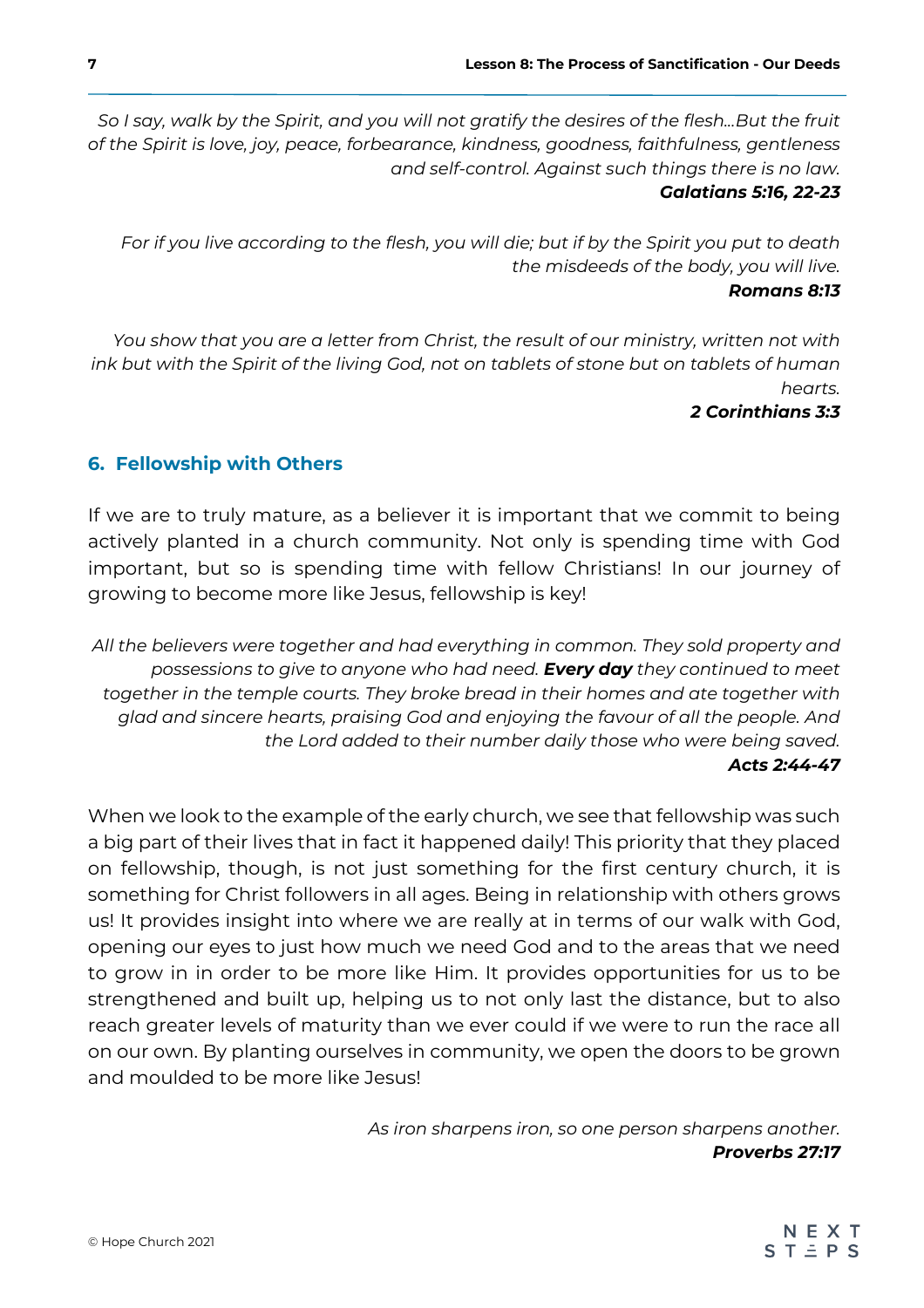*And let us consider how we may spur one another on toward love and good deeds, not giving up meeting together, as some are in the habit of doing, but encouraging one another—and all the more as you see the Day approaching. Hebrews 10:24-25*

*From him the whole body, joined and held together by every supporting ligament, grows and builds itself up in love, as each part does its work. Ephesians 4:16*

*Flee the evil desires of youth and pursue righteousness, faith, love and peace, along with those who call on the Lord out of a pure heart. 2 Timothy 2:22*

Let the message of Christ dwell among you richly as you teach and admonish one *another with all wisdom through psalms, hymns, and songs from the Spirit, singing to God with gratitude in your hearts. Colossians 3:16*

## **7. Accept Discipline**

*For lack of discipline they will die, led astray by their own great folly. Proverbs 5:23*

*For this command is a lamp, this teaching is a light, and correction and instruction are the way to life Proverbs 6:23*

Correction, discipline, is necessary if we are to be grown and moulded into the likeness of God. Many of us would have heard the phrase "Practice makes perfect" before, but practice does not make perfect, it makes permanent. If we keep on repeating the same things in life, we will simply be ones who make permanent the ways that we are currently walking in, whether they are godly or not. If we are to truly become like Christ, then correction, discipline, is necessary! While sometimes correction can feel like bitter medicine, when we take time to receive and process what is shared, it is, in fact, healing to the soul. After all, correction is not given for the benefit of the corrector, but for the benefit of the receiver. If we want to grow in our likeness to Christ, then we need to be ones who learn to take on board feedback, allowing both God and those around us to speak into and shape our lives for the better!

*Whoever heeds discipline shows the way to life, but whoever ignores correction leads others astray. Proverbs 10:17*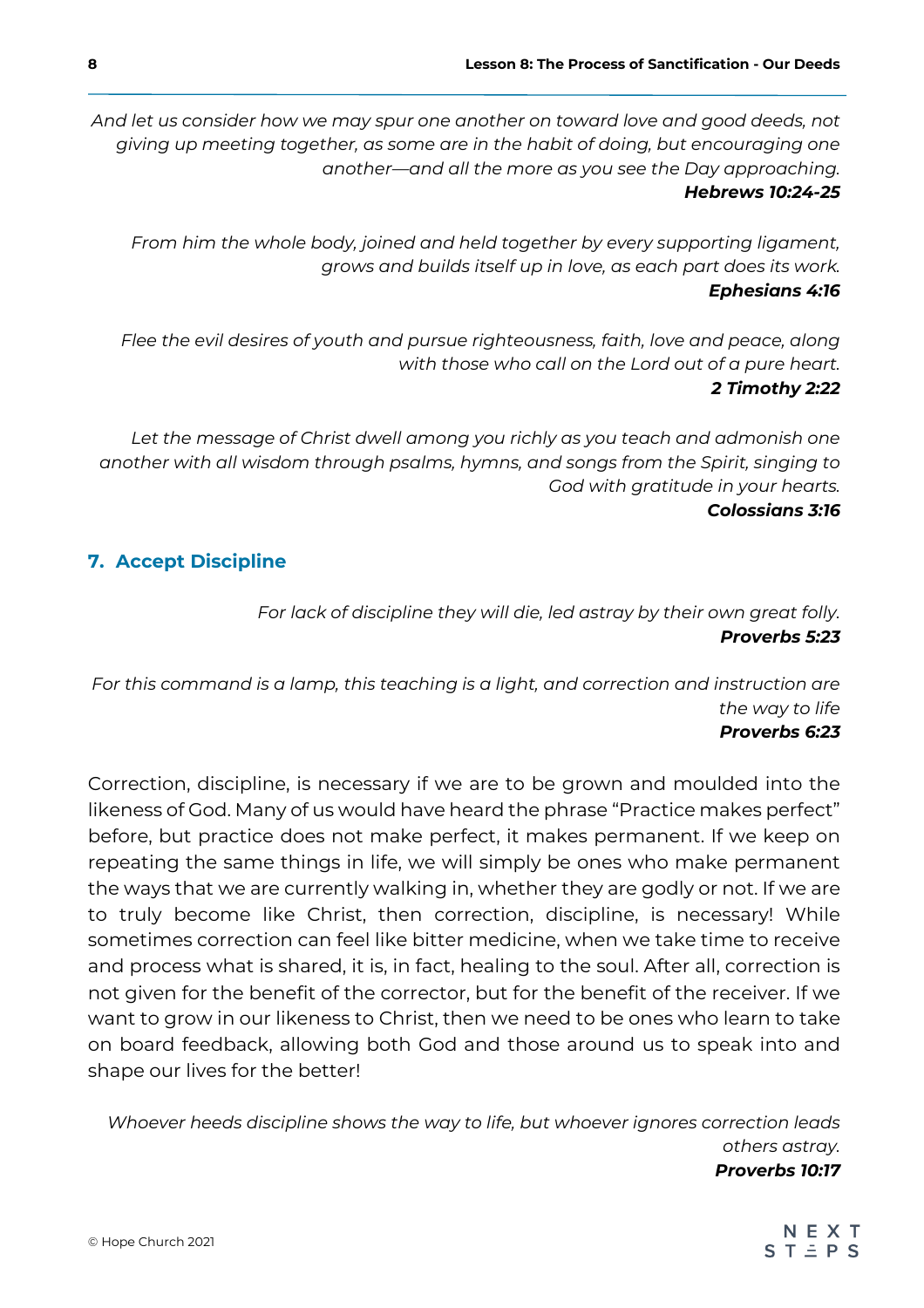*And have you completely forgotten this word of encouragement that addresses you as a father addresses his son? It says,*

*"My son, do not make light of the Lord's discipline, and do not lose heart when he rebukes you, because the Lord disciplines the one he loves, and he chastens everyone he accepts as his son."*

*Endure hardship as discipline; God is treating you as his children. For what children are not disciplined by their father? No discipline seems pleasant at the time, but painful.*  Later on, however, it produces a harvest of righteousness and peace for those who *have been trained by it. Hebrews 12:5-7, 11*

#### See also *Job 5:17; Psalm 94:12; Revelation 3:19*

## **8. Flee from Sin**

In a way, holding onto sin can be likened to holding onto a grenade with the pin taken out. It is not something that you want to keep in your hands for long because doing so would be detrimental to our life. Rather, the first instinct of most of us, if handed that live grenade, would be to throw it away as far as possible while then running as fast as we could in the opposite direction. Our reaction should be the same to sin! Rather than it being something that we keep a hold of sin should be something that we flee from! In doing so, it enables us to become more and more like Christ.

*You were taught, with regard to your former way of life, to put off your old self, which is being corrupted by its deceitful desires. Ephesians 4:22*

*Therefore do not let sin reign in your mortal body so that you obey its evil desires. Romans 6:12*

*Put to death, therefore, whatever belongs to your earthly nature: sexual immorality,*  impurity, lust, evil desires and greed, which is idolatry...But now you must also rid *yourselves of all such things as these: anger, rage, malice, slander, and filthy language from your lips. Colossians 3:5, 8*

See also *2 Corinthians 7:1; Colossians 3:9-10; 2 Timothy 2:22; Hebrews 12:1.*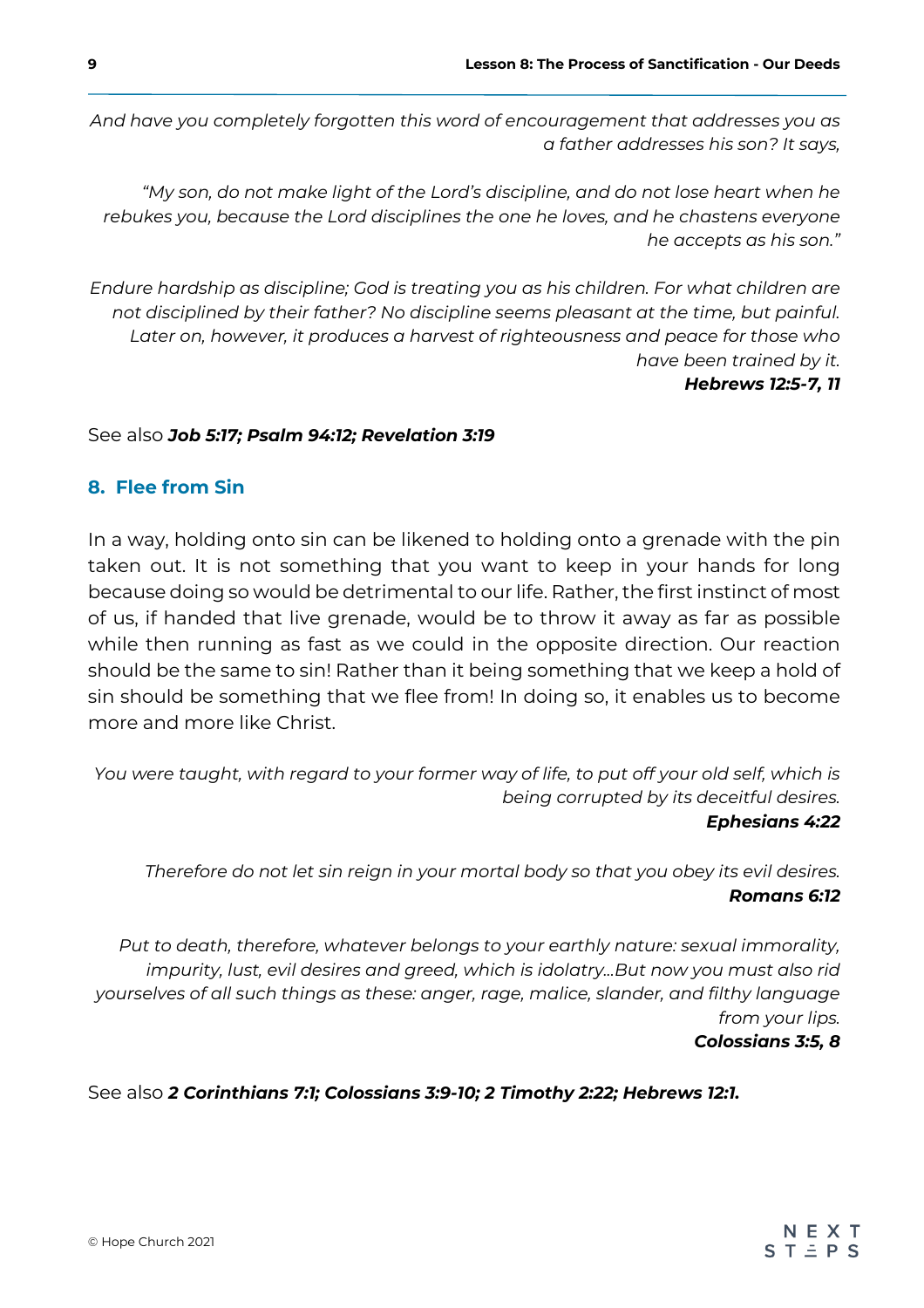### **9. Flee from the Influence of Sin**

Not only are we to flee from sin, but we should also be careful to flee from the things that influence us to fall into sin; including people. When it comes to people, looking into the Word, we see that we are not to yoke ourselves with people who pull us into wrong lifestyle patterns, especially when it comes to our close friends and choosing a life partner. A close friend or life partner is someone who helps to give us advice and who supports us. They have an influence on how we act. Bad influences corrupt! As such, how can our closest friends, especially a life partner, be people who do not love and walk intimately with God? In this, we are not to disassociate from the world altogether, so do not cut off ties completely, but rather be one who is selective with those who you let in to your inner circle. Rise up to be someone who is an influencer for Jesus in the lives of those around you, but also flee from putting yourself in situations with people where they will influence you to walk away from the ways of God.

*Do not be yoked together with unbelievers. For what do righteousness and wickedness have in common? Or what fellowship can light have with darkness? 2 Corinthians 6:14*

*Therefore do not be partners with them. For you were once darkness, but now you are light in the Lord. Live as children of light. Ephesians 5:7-8*

### **10. Persevere**

Spiritual growth takes time and, as such, it requires us to have perseverance. In many ways the way that we are grown, spiritually, can be compared to that of long process of making wine. Wine making is an arduous process! Often, the work of making wine starts years before the vines are even planted with the working of the soil. It is often only after several years of this that planting takes place, after which the vine master must then wait for even more years for the vines to mature enough for full sized grapes to be produced. This, though, is not anywhere near the end of the process! Once full-sized grapes are produced, they must then be carefully picked and squeezed. The juice is then poured into huge vats and undergoes processing before it is then poured into smaller containers. As time goes along, more and more sediment is drained from the wine in the smaller containers. Finally, it comes to the time where it is ready to be bottled. The wine is funnelled into bottles and is then carefully stacked in a wine cellar. But even though it is now in the bottles that people buy them in, they are still not ready. It will be another several years before the wine is fully matured and is fit for drinking.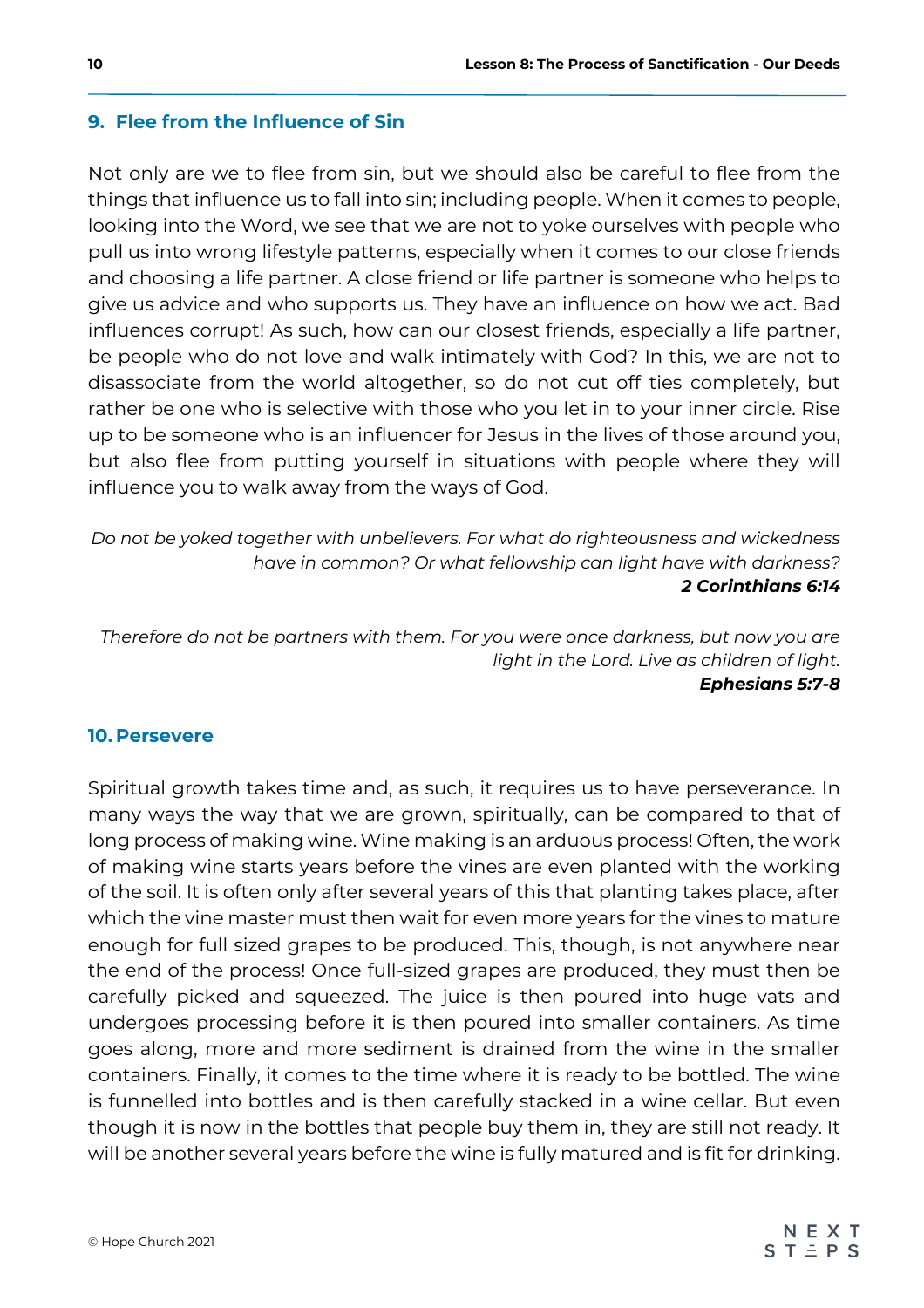Just as there is a long process involved in making wine, it is the same for us in being made into the image of God. After coming to saving faith, little by little the Lord refines us over the years, clearing away the dross in our lives. This can at time be a painful process, but if we do not give up we will reap the reward of the process. Perseverance is key in being transformed into the likeness of God.

*You need to persevere so that when you have done the will of God, you will receive what he has promised. Hebrews 10:36*

*Not that I have already obtained all this, or have already arrived at my goal, but I press on to take hold of that for which Christ Jesus took hold of me...I press on toward the goal to win the prize for which God has called me heavenward in Christ Jesus. Philippians 3:12, 14*

## **11. Repent**

Repentance is so key if we are to be someone who is being transformed more and more into His image. Despite trying our best, there will be many times along the way where we will stumble and fall. As such, we need to be someone who is quick to recognise our wrongs and to take that step to commit to turn away from sin in our lives. In this, though, we can often find ourselves blind to the very sin that entangles us. So, as we go along, we need to be proactive in coming to God and asking Him to reveal to us where we are falling short. This is so powerful as when He does, we are then able to take that step to repent, to turn away from those ways by His grace; the eventual fruit of which is restoration!

*If we claim to be without sin, we deceive ourselves and the truth is not in us. If we confess our sins, he is faithful and just and will forgive us our sins and purify us from all unrighteousness.*

*1 John 1:8-9*

*Remember, therefore, what you have received and heard; hold it fast, and repent. But if you do not wake up, I will come like a thief, and you will not know at what time I will come to you. Revelation 3:3*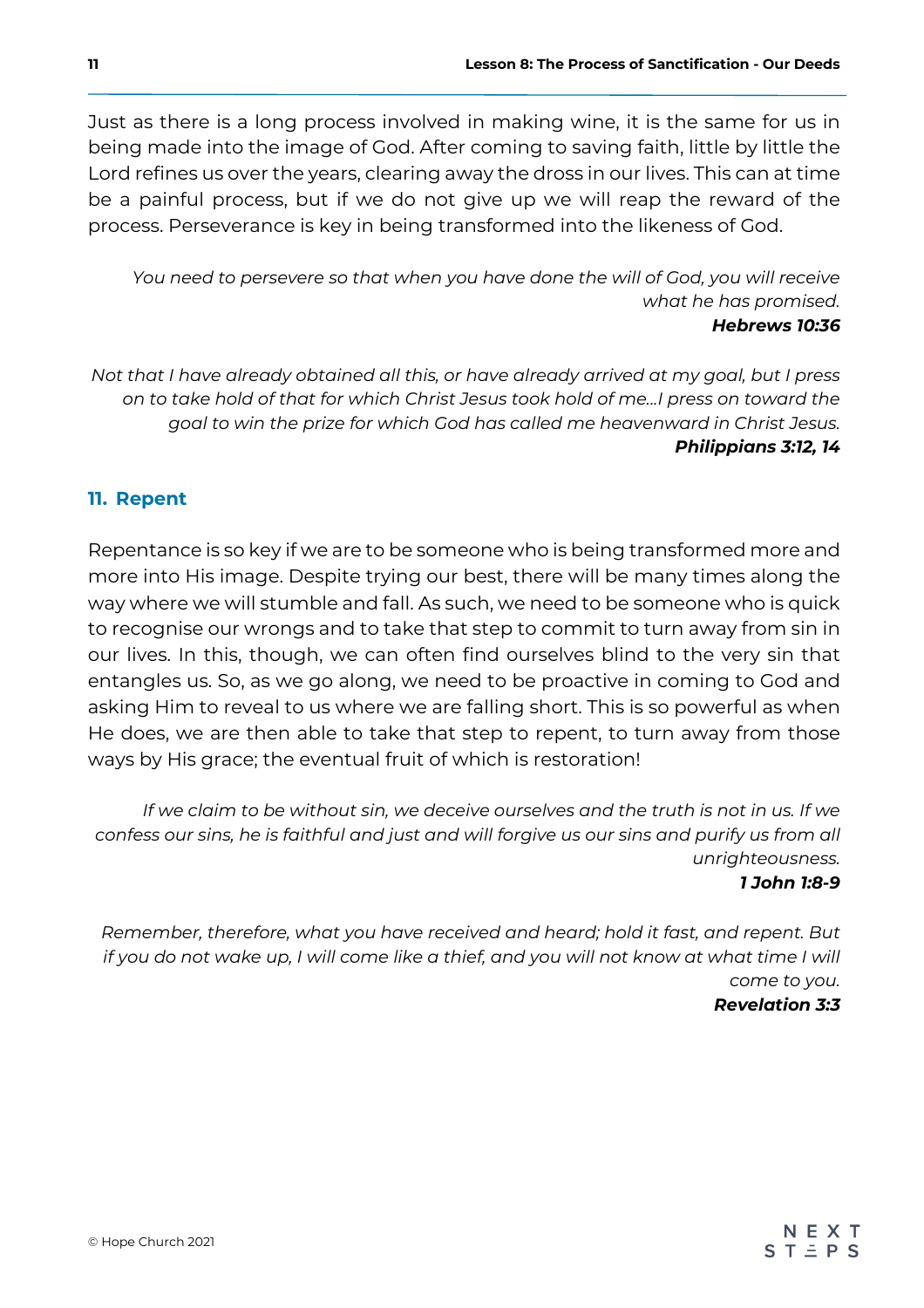*See to it that no one falls short of the grace of God and that no bitter root grows up to cause trouble and defile many. See that no one is sexually immoral, or is godless like Esau, who for a single meal sold his inheritance rights as the oldest son...See to it that you do not refuse him who speaks. If they did not escape when they refused him who warned them on earth, how much less will we, if we turn away from him who warns us from heaven?*

#### *Hebrews 12:15-16, 25*

*Those whom I love I rebuke and discipline. So be earnest and repent. Revelation 3:19*

# **Conclusion**

*To become Christ-like is the only thing in the whole world worth caring for, the thing before which every ambition of man is folly and all lower achievement vain. Henry Drummond*

Each of us have a calling to be like Christ! To be transformed into His image. This, though, requires us to be ones who actively partner with Him. What we do affects who we become! As such, let us be ones who eagerly pursue Jesus, asking Him to make us more and more like Him. Let us lay down all that hinders and position ourselves to be ones who are renewed by Christ.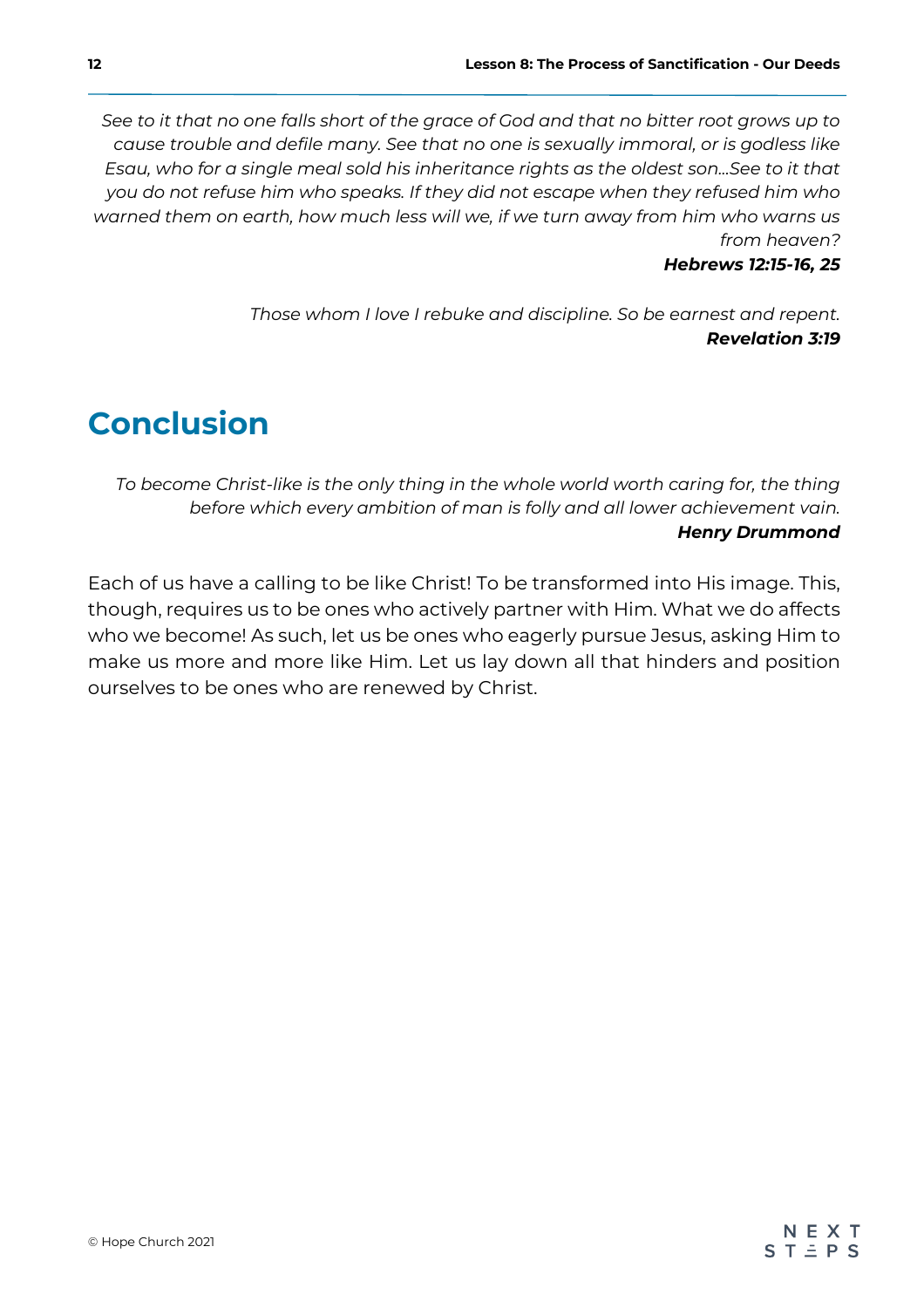# **Discussion Points**

**1. Reflecting upon the different areas mentioned above, what would you say are currently your strengths? E.g., Perseverance or obeying the Word of God.**

 $\_$  . The contribution of the contribution of the contribution of  $\mathcal{L}_\mathcal{A}$  $\_$  . The contribution of the contribution of the contribution of  $\mathcal{L}_\mathcal{A}$  $\_$  . The contribution of the contribution of the contribution of  $\mathcal{L}_\mathcal{A}$  $\_$  . The contribution of the contribution of the contribution of  $\mathcal{L}_\mathcal{A}$ 

**2. Taking some time to reflect once again, are there any areas mentioned above that you need to grow in in this season? E.g., Fleeing from sin or obeying the accepting discipline.**

 $\_$  . The contribution of the contribution of the contribution of  $\mathcal{L}_\mathcal{A}$ \_\_\_\_\_\_\_\_\_\_\_\_\_\_\_\_\_\_\_\_\_\_\_\_\_\_\_\_\_\_\_\_\_\_\_\_\_\_\_\_\_\_\_\_\_\_\_\_\_\_\_\_\_\_\_\_\_\_\_\_\_\_\_\_\_\_\_\_\_\_\_\_\_\_\_\_\_\_\_\_ \_\_\_\_\_\_\_\_\_\_\_\_\_\_\_\_\_\_\_\_\_\_\_\_\_\_\_\_\_\_\_\_\_\_\_\_\_\_\_\_\_\_\_\_\_\_\_\_\_\_\_\_\_\_\_\_\_\_\_\_\_\_\_\_\_\_\_\_\_\_\_\_\_\_\_\_\_\_\_\_ \_\_\_\_\_\_\_\_\_\_\_\_\_\_\_\_\_\_\_\_\_\_\_\_\_\_\_\_\_\_\_\_\_\_\_\_\_\_\_\_\_\_\_\_\_\_\_\_\_\_\_\_\_\_\_\_\_\_\_\_\_\_\_\_\_\_\_\_\_\_\_\_\_\_\_\_\_\_\_\_